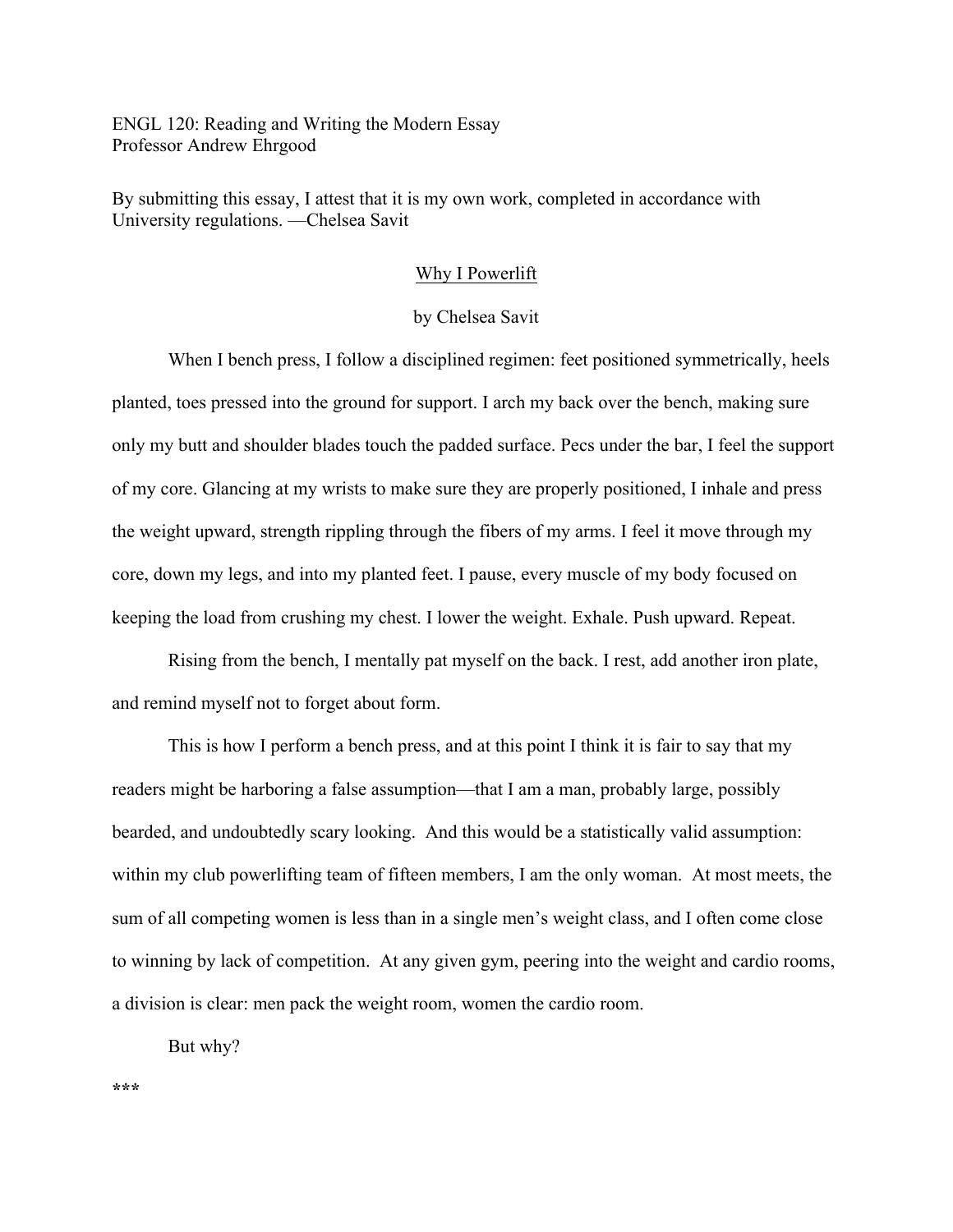I didn't always powerlift. I was first a competitive gymnast. Though I competed in every event, I excelled at the floor and vault. My judges celebrated my elegant choreography, choice accompanying music, and explosive acrobatics, so I usually scored high on the floor. But while the floor was just a routine, I fell in love with the simple, muscle-intensive vault.

My love for the vault, however, proved perplexing to some. Once, when asked about my favorite event in front of my coach, I did not hesitate to praise the vault, but my coach gasped in disbelief: "How could the vault be your *favorite*? What about the beam, or the floor? The vault is no one's favorite event!" She expected me, like most of her students, to prefer music, dance, leaps and jumps to brute simplicity. On the floor exercise, female gymnasts must embellish their tumbling passes (in which they sprint, hurdle, and throw their bodies more than twenty feet in the air) with pretty, elegant leaps and turns and flicks of the wrist. We must land lightly and throw our arms up, with a girly smile. The tumbling passes, massive displays of strength, begin and end with reassuring femininity. The vault eschews these embellishments. Sprinting down the runway, pounding the springboard, pushing off the platform, thrusting my body high in the air, landing hard—I am free. And the judges never expect me to smile.

My coach and probably the world at large would have me prefer the floor exercise—the ultimate triumph of feminine beauty, grace, and elegance over the masculine elements of strength, power, and brute force. When gymnastics asked me to choose between the two, I chose the vault, just as I would later choose powerlifting.

\*\*\*

I was nineteen years old when I ended my gymnastics career, after a year on Yale's varsity gymnastics team. I resigned not in protest against gymnastics, nor was I injured or too busy. I quit because of an eating disorder I had developed in middle school, which had begun to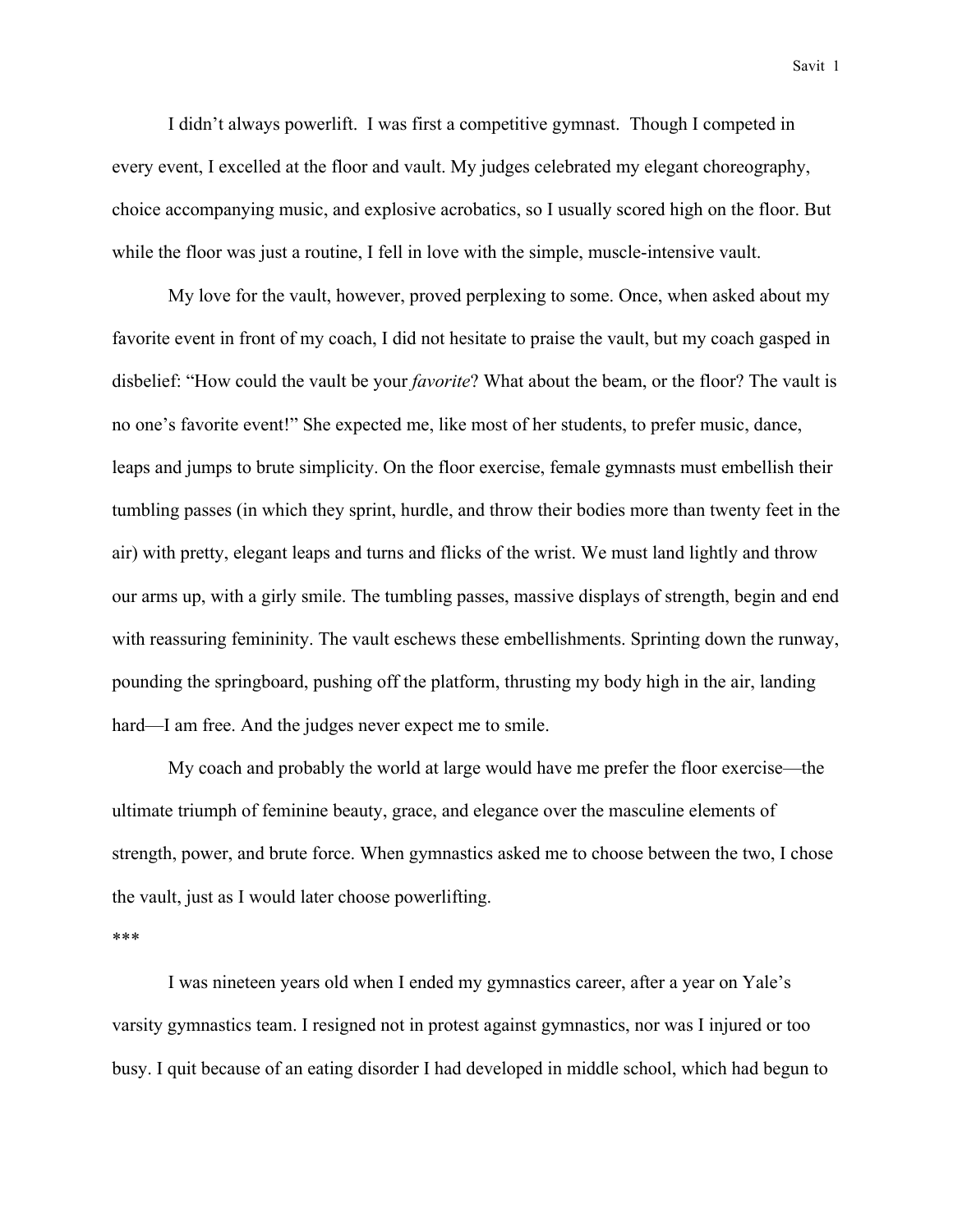intrude on my academic life. In my heart, I knew the source of the poison: my abusive gymnastics coaches had pestered me incessantly from an early age to "lose five pounds." And for years, they had glared when I ordered burgers instead of salads. When I joined Yale's team with its encouraging coaches, I expected my problem to disappear. It did not.

It must be the entire sport of gymnastics, I thought. After all, I had done my research: in a 1992 NCAA survey, 51% of the women's gymnastics programs that responded reported eating disorders among team members, "a far greater percentage than in any other sport."<sup>1</sup> I loved my sport, but these numbers confirmed a dangerous suspicion of mine—that gymnastics would continue to destroy me. So after months of self-doubt, I quit.

One year later, slowly making my way toward recovery, I sought a new activity to fill the void left by gymnastics. At the casual suggestion of my bodybuilding aunt (it seems insanity is genetic), I decided to try powerlifting. Though I doubted myself at first, after years of dancing and leaping in shiny skin-tight leotards with perfect hair, I fell in love with the iron plates and barbells of my new sport. Again turning to research, I found out that my two worlds were closely connected: before the 2012 Olympics, *TIME* Magazine produced a graphic on the athletic similarities of different Olympic sports (Fig. 1).<sup>2</sup> On the graph, much to my surprise, the dots for gymnastics and weightlifting occupied the same space between strength and technique. Indeed, my experience with powerlifting verified the similarities that *TIME* had found. After one practice, I committed myself. For the first time in years, I felt the rush of the vault return to my body.

 <sup>1</sup> Noden, Merrell. "Dying to Win." *Sports Illustrated.* 08 August 1994. *Sportsillustrated.com.* 18 Nov. 2012. <http://sportsillustrated.cnn.com/vault/article/magazine/MAG1005481/index.htm>.

<sup>2</sup> Springs, C. and Saporito, B. "Who is the Fittest Olympic Athlete of Them All?" *TIME.* 19 Jul. 2012. *Time.com.*  Web. 18 Nov. 2012. <http://olympics.time.com/2012/07/19/olympic-athletes-survival-of-the-fittest/>.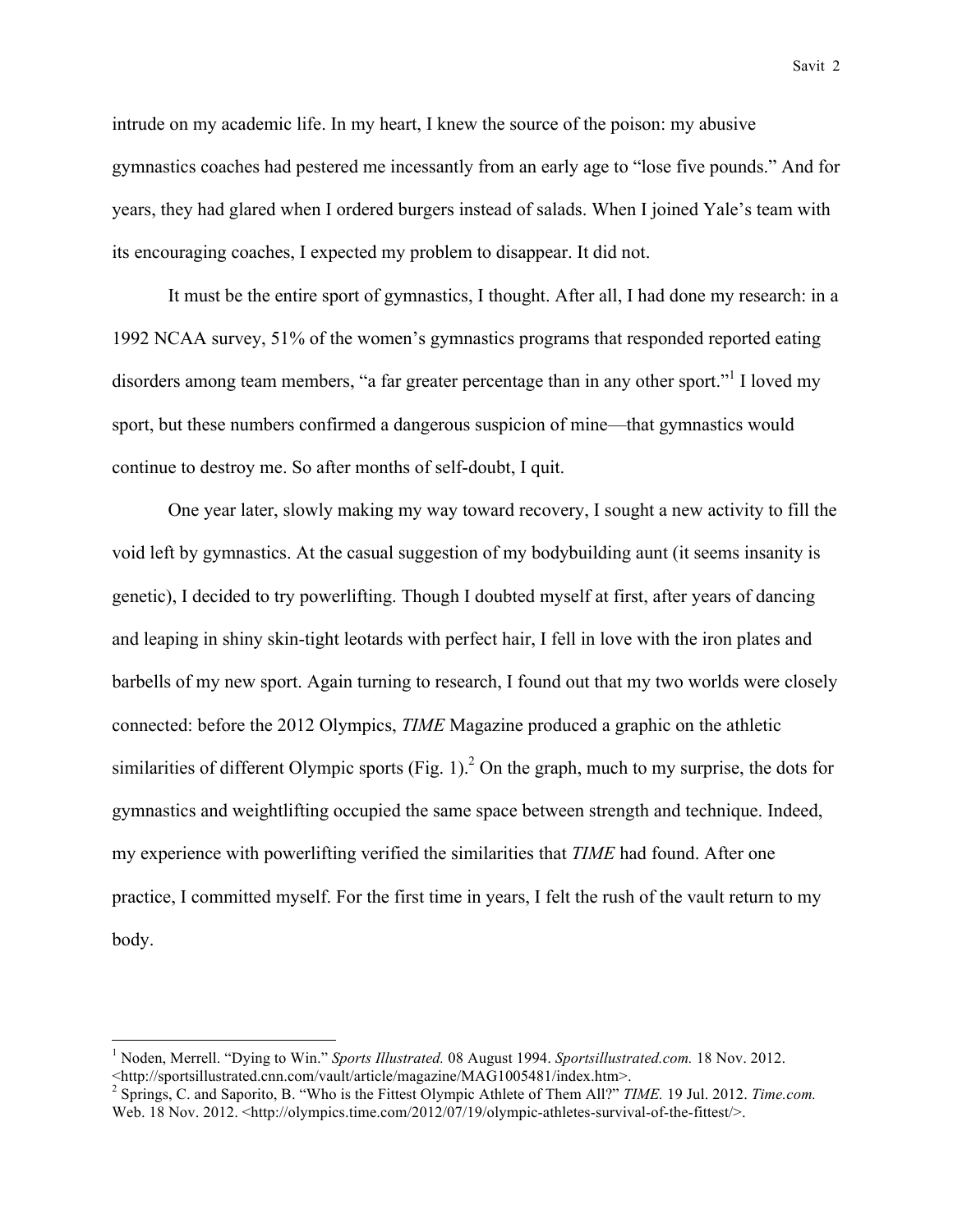Savit 3

A few months after my first powerlifting practice, I stopped avoiding dining halls. I felt a new sense of focus as my obsession with food and my body receded. I felt happy about myself, my trips to the gym, and my academic work. Powerlifting was doing more than just satisfying my appetite for strength: it was transforming me.

## \*\*\*

Maybe I love powerlifting the same way I loved the vault. Maybe I prefer a sport that does not condemn me to aching necks from sleeping with curlers in my hair. Maybe I like how no one pays attention to my waistline, my uniform, or my smile, or makes passive-aggressive comments about how my technique would improve if only I lost "just five pounds." When I was a gymnast, a half-hearted smile, or curl out of place could invalidate hundreds of hours of sweat and conditioning. Gabby Douglas, who won the prestigious all-around gold at the 2012 Olympics, still came under scrutiny for her "imperfect" hair, an "embarrassment," according to many Twitter users.

Powerlifting, like my vaults and tumbling passes, grants me entry to a masculine world in which aesthetics, glamour and decorum are unimportant, and I am encouraged to push, pull, press, lift, and drop as much weight as I can. In this world, I do not need to curb my appetite for strength.

When I prepare to squat, I place the barbell just behind my neck. I check myself in the mirror and give a mental nod—I know I am about to temporarily enter a world in which I will be praised for the amount of iron I heave, and not for how pretty I look doing it. I squeeze my entire body to commit to the 300 pounds I just placed on my upper back. I suck in air to increase the pressure within my chest. I bend at the knees and hips, butt almost touching the floor. I straighten out. Grunt. Breathe. Rack the weight.